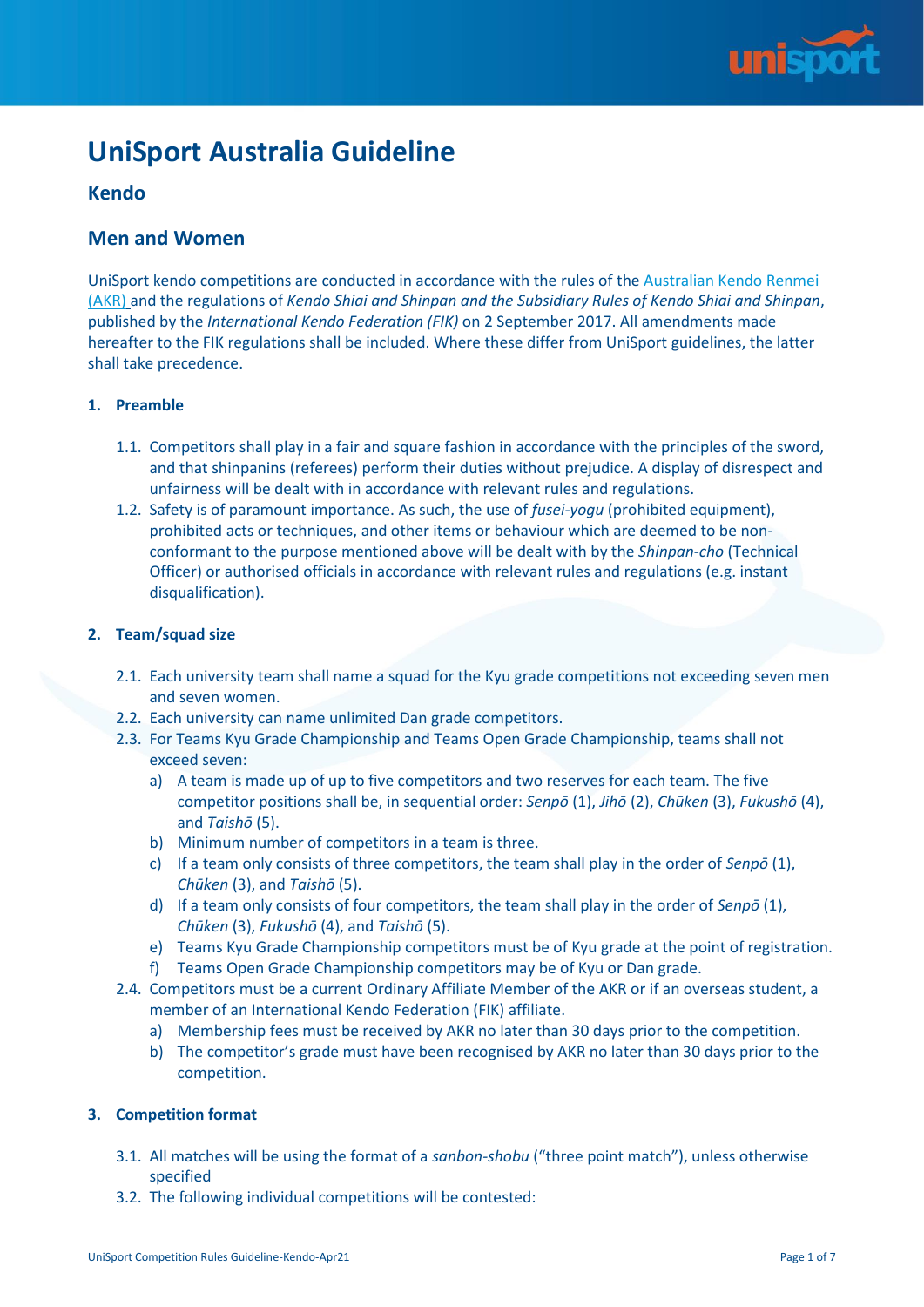

- a) Individual Kyu Grade Men
- b) Individual Kyu Grade Women
- c) Individual Dan Grade Men
- d) Individual Dan Grade Women
- 3.3. The following team competitions will be contested:
	- a) Teams Kyu Grade
	- b) Teams Open Grade
- 3.4. Depending on the total number of women, and the size of the competition draw, women may be permitted to compete in both the Individual Dan Grade Men's and the Individual Dan Grade Women's competitions. This will be announced and confirmed at the event.
- 3.5. Individual competitions:
	- a) Individual competitions consist of preliminary rounds and knock-out rounds.
	- b) The preliminary round is conducted using a pool system.
	- c) Pools will consist of 3 competitors (in principle) but may consist of up to 5 competitors depending on the number of competitors in the event.
		- i) In pools of 3, the order of matches is as follows: A><B, B><C, C><A.
		- ii) In pools of 4, the order of matches is as follows: A><B, B><C, C><D, D><A.
		- iii) In pools of 5, the order of matches is as follows: A><B, B><C, C><D, D><E, E><A.
	- d) There is no encho (extension) in pool matches.
	- e) The winner of the pool will be determined by the following criteria, in order:
		- i) The player with the greatest number of matches won.
		- ii) If equal, the player with the greatest number of points scored.
		- iii) If 2 or more players (but not all competitors in a pool) have equal number of matches won and points scored, an *ippon-shobu* (one point "sudden death" match) shall be conducted between the equal competitors to determine the winner. These matches will have the time limit as described in Section 4. If at the end of the time-limited encho there is still no result, a *hantei* (judgement) must be called by the *Shushin* (chief referee) to determine the winner.
		- iv) In the case where all competitors in a pool are equal on wins and points scored, the entire pool is reset and played again in full (sanbon shobu).
	- f) At the conclusion of a knock out round match, if the scores are tied, a one point "sudden death", time-limited *encho* must be conducted. The durations of these encho matches are referred to those stated in Section 4. If at the end of the time-limited *encho* there is still no result, a *hantei* must be called by the *Shushin* to determine the winner.
- 3.6. Teams competition:
	- a) For the first round, the names and positions of each of the competitors of the team will be handed to the *Shinpan-shunin* (head court referee) in charge by the team manager 30 minutes prior to the commencement. The names and positions in subsequent rounds will be handed to the court judge immediately after the last match. Even if there is no change to the order from the previous match, an order list must be submitted for each match. Once submitted, team members must compete in that order for that round.
	- b) At the conclusion of each team match, the team with the most matches won will be declared the winner.
	- c) If the number of wins is equal, the scored points of each team are counted. The team with the most scored points will be declared the winner.
	- d) If the number of scored points is also equal, each team manager/captain must nominate one competitor to decide the result by *ippon-shobu* within the duration of a time-limited *encho* specified in Section 4. If at the end of the time-limited *encho* there is still no result, a hantei must be called by the *Shushin* to determine the winner.
	- e) *Shiai-shas* (competitor) for the *ippon-shobu* play off must be selected from registered team members listed in submitted team orders that played in that team match.
- 3.7. Management of team order miss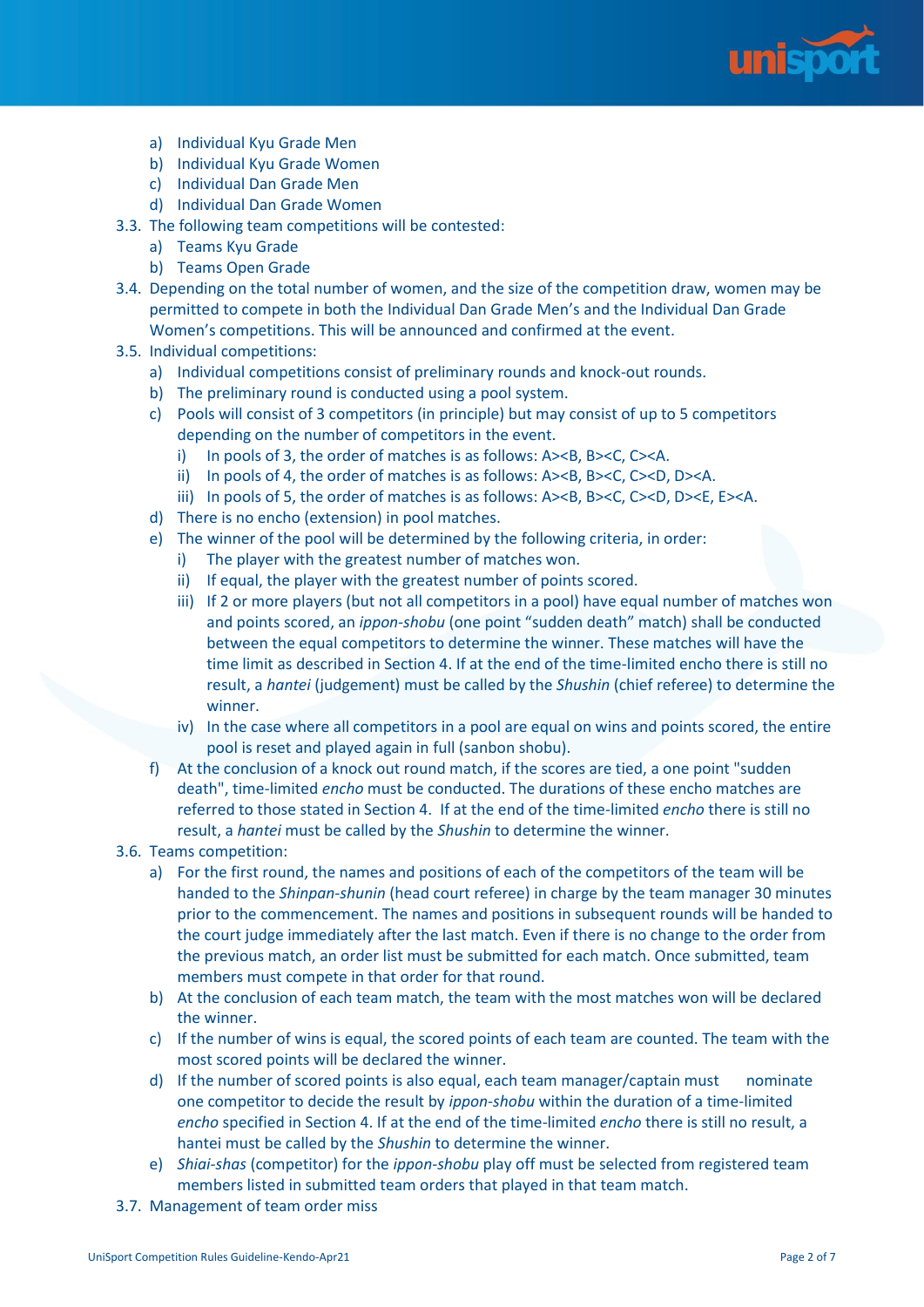

- a) In case where the competitors' order is different from the one described in the submitted order list and if it is reported by a relevant team manager before the declaration of "*Hajime*" by the *Shushin* for a match, the order of the competitors can be corrected without any penalty.
- b) If it is found after the declaration of "*Hajime*" by the *Shushin*, the *Shinpanins* of that match shall stop the match immediately and the competitor whose order is incorrect shall lose their respective matches and their opponents shall be awarded 2 points per match respectively. Those from the same team and not in the correct order from the same team shall also lose their matches. Their opponents shall be awarded 2 points per match, respectively. All points scored by the violating members of the team prior to the finding shall be forfeited.
- c) If it is proved before the *Shuryo-no rei* (bow of the end) at the conclusion of the matches that members from both teams were in violation of the order submitted, all competitors whose orders were incorrect shall lose his/her match and each opponent shall be given 2 points respectively. All points scored by the violating members of the both team prior to the finding shall be forfeited.
- d) If it is found after the *Shuryo-no rei*, the winning and losing of both teams shall not be changed and all points scored by the violating members of the team shall remain as scored points.
- 3.8. Third place match
	- a) Depending on award conditions, matches for the third place may be held. This must be determined by the Competition Manager.
- 3.9. Suspension of a match
	- a) *Shinpanins need* to determine whether to continue the match within five minutes from the time when the *Shusin* suspends the match by calling a *yame* (interruption).
- 3.10. Restriction on technique in all kyu grade competitions
	- a) The use of *tsuki* thrust, *jodan-no-kamae*, or *nito* (two sword style) is not permitted. Competitors who have used these techniques will be penalised.
- 3.11. As the Team Open competition provides for mixed dan and kyu competitors, the above restriction is also applied to the Team Open Grade competition. Any matches between dan and kyu competitors prohibit the aforementioned techniques. Either or both competitors intending to use or using any of the techniques in these matches will be penalised.
- 3.12. *Kantokukis* (manager flag) are available for team managers in team competitions only. If the team manager of a team in action wishes to raise an *igi* (protest), this person must contact the *Shinpanshunin* in charge or *Shinpan-cho* until the match of question completes. No other persons are permitted to raise an *igi* to *shinpanins*.

# **4. Competition time/duration**

- 4.1. *Shomen-ni-Rei*
	- a) Competitors and *Shinpanins* perform the shomen-ni-rei (a bow to the frontage) at the first and last matches of each day.
- 4.2. Match Commencement and Closure
	- a) The *Shinpan-cho* indicates an audible signal to the first match of the day. In response, the *Shushin* of the court commences the match.
	- b) When the last match of the day has been completed, the competitors and *Shinpanins* of the match mutually bow and then bow to the frontage before leaving the court. The *Shinpan-cho* also bows to the frontage.
- 4.3. Time limits per match depend on the competition (individual or team) and the round number, as prescribed by the draw procedure *Shinpan-shunin*. Times will be the following:
	- a) Kyu (male and female competition)
		- i) A four-minute match; and
		- ii) A four-minute *encho* followed by conducting a *hantei*.
	- b) Dan (male and female competition)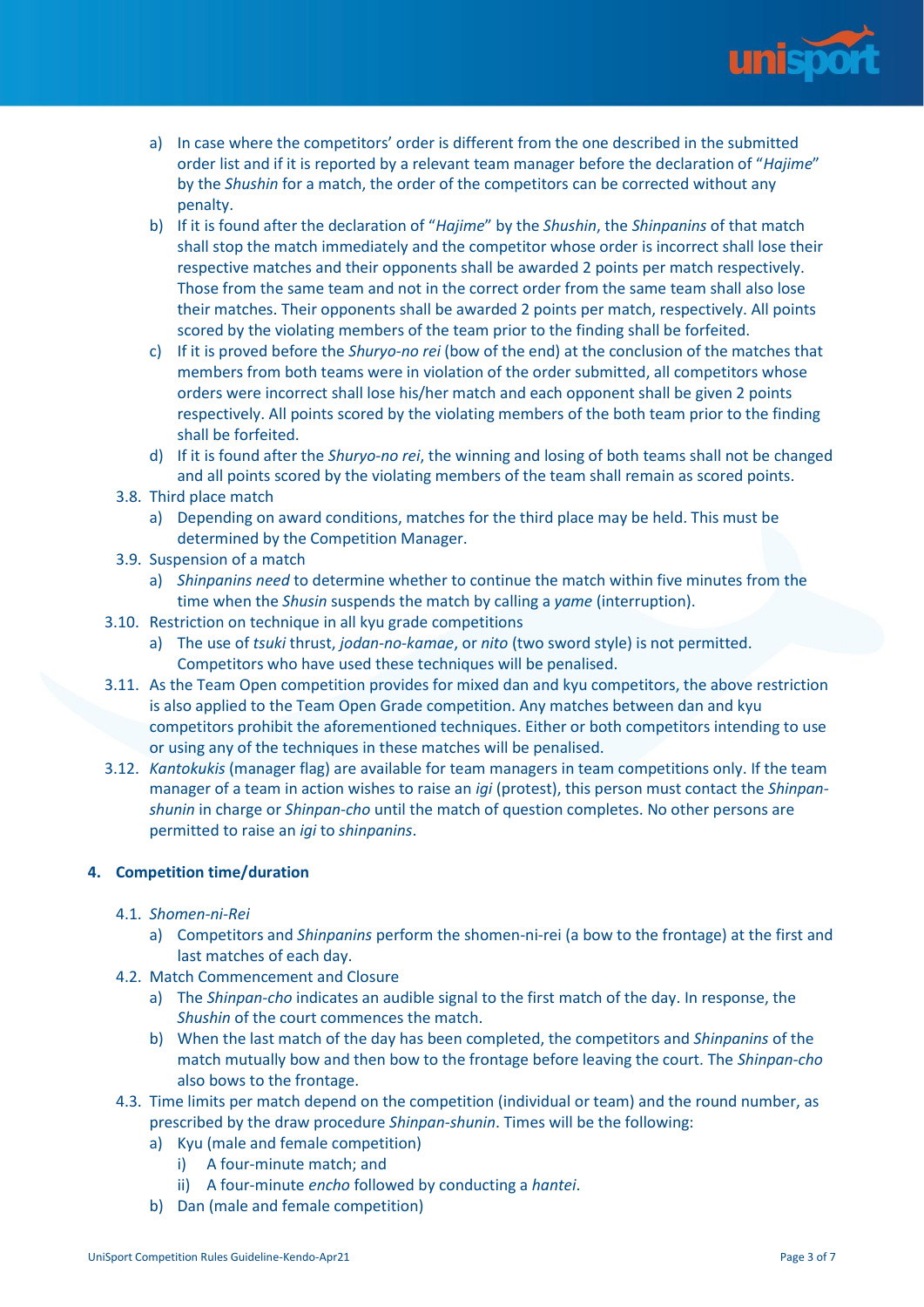

- i) A five-minute match; and
- ii) A five-minute *encho*, followed by conducting a *hantei*.

#### **5. Point score**

- 5.1. In the event that universities finish on the same points in either an award division or the overall point score, the winner will be determined by a count back in the following order:
	- a) Number of first placing in sports divisions.
	- b) Joint winners awarded.
- 5.2. Final placings in each division will be awarded the following points (note that all points will be tallied to determine the winner of each overall pennant):
	- a) 1st place: 3 points
	- b) 2nd place: 2 points
	- c) 3rd place: 1 point
- 5.3. Team Kyu Grade competition points will combine with the women's points, and the Team Open Grade competition points will combine with the men's points, and thus contribute to each.

#### **6. Shinpanins**

- 6.1. The uniform of a *Shinpanin* must be as follows:
	- A plain, dark blue jacket.
	- A plain, grey pair of trousers.
	- A plain, white long sleeve business shirt.
	- A plain, deep red necktie.
	- A plain, dark blue or black pair of socks.
	- No wrist watch or a similar device (e.g. a smart phone) must be worn or carried.
- 6.2. A shinpan group consist of *Shinpan*-*cho*, *Shinpan*-*shunin* of the competition court, and *Shinpanins*. Each match must be controlled and managed by a group of one *Shushin* two *Fukushins*, each of who has the equal authority to decide on *yuko*-*datotsu* and other matters in accordance with relevant AKR and FIK rules and regulations.

#### **7. Team managers**

- 7.1. Team managers must be those directly affiliated with teams. These managers must also be registered as team managers and confirmed by the Competition Manager.
- 7.2. The uniform of a Team Manager follows the standard professional dress code (business suites with a tie, paired with a solid-coloured dress shirt, business pants, and dark-coloured socks); unless the manager is involved in *shinpan* duties or as a competitor.
- 7.3. No watches or devices equipped with time functions are to be worn or carried during the match.
- 7.4. Only one designated team manager is permitted to stay with associated team members in a designated waiting area during the entire period of the team match. No other persons are permitted to enter the area with the exception of emergency circumstances. Should the manager be replaced with another, this must be informed of and agreed upon by the *Shinpan-shunin*.
- 7.5. Team Managers must not indicate a signal to a competitor engaged in a match or allow other team members or associates to indicate a signal to the competitor, in any shape or form. Nonconformance to these rules may result in instant team disqualification and additional punitive actions against the team including the manager, at the discretion of the *Shinpan-cho*.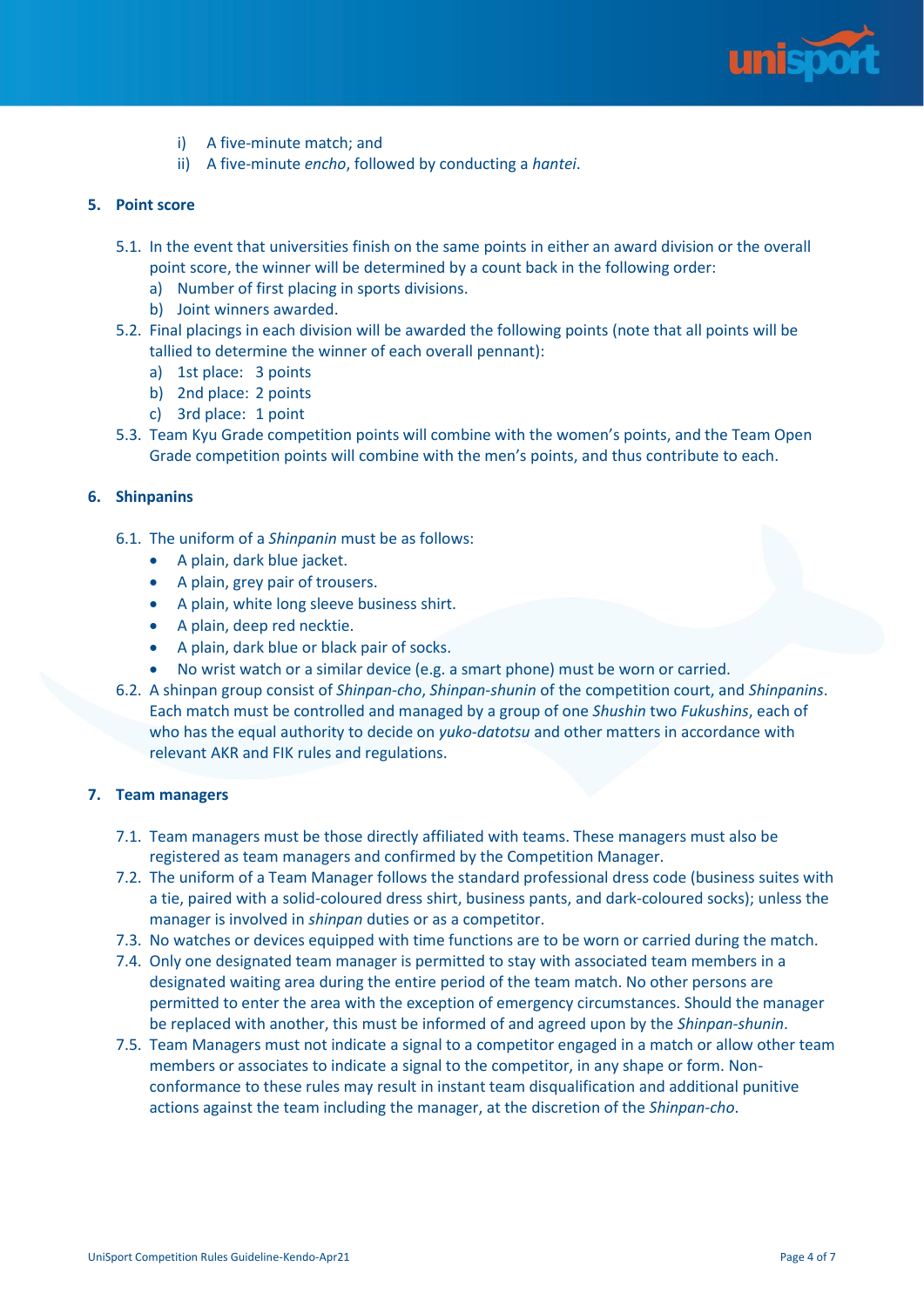

## **8.** *Kakariin* **group**

- 8.1. A *Kakariin* group generally consist of time keepers, scoreboard recorders and score recorder. There may be other *Kakariins* assigned to relevant administration duties. *Kakariins* perform their duties in accordance with relevant AKR and FIK rules and regulations.
- 8.2. *Kakariins* follow the standard professional dress code.

# **9. Uniform requirements**

- 9.1. The specific uniform requirements for Kendo are as per the national sporting organisation standard with the following UniSport uniform requirements:
	- a) The standard Kendo uniform for competitors consists of Kendo-gi (Kendo Attire) and Hakama. A Kendo-gu (Kendo Equipment) consists of Men, Tenugui, Kote, Do, and Tare. No other external fittings are permitted unless approved by the Shinpan-cho or authorised officials.
	- b) Competitors must wear a dark blue or black nafuda (also known as zekken) on the centre panel of their tare in accordance with Figure 1 in the [Supplementary AKR Kendo Competition](http://www.kendoaustralia.asn.au/content/?page_id=1230)  [Rules](http://www.kendoaustralia.asn.au/content/?page_id=1230) (also shown below). Non-conformance to this rule will be dealt with by the Shinpan-cho or authorised officials.



*Figure 1: Supplementary AKR Kendo Competition Rules Guideline for Nafuda (Zekken)*

- c) A *shinai* shall be made of bamboo, or of synthetic material as a substitute of bamboo. Quality and dimension conditions must meet relevant AKR and FIK requirements. Each shinai must be inspected by officials authorised by the *Shinpan*-*cho* for correct weight and safety by the time specified by the Competition Manager.
- d) The use of inappropriate and/or unsafe items is prohibited. The Technical Officer and authorised officials are empowered to exercise full discretion to determine the appropriateness of those items.
- e) Competitors may use supporters and/or other medical equipment for medical reasons only. These items must be neatly fitted and shall not be obstacles to others or competitions in any shape or form. The use of the items may be inspected by the *Shinpan*-*cho* and authorised officials.
- 9.2. In addition to the FIK Rules and Regulations, the following AKR-specific rules will apply:
	- a) The external surface of the *men*-*gane* (the grill) must not be black colour coated. Such equipment will be considered as *fusei*-*yogu*. Penalties apply if used.
	- b) The *shinai* dimensions must satisfy the requirements as indicated in Tables 1 and 2. The *chikuto* diameters mentioned are measured using the prescribed shinai gauge, as indicated in Figure 2. Minimum *chikuto* diameter is the diagonal diameter to be measured at the section, 8cm down from the tip of *shinai sakigawa*.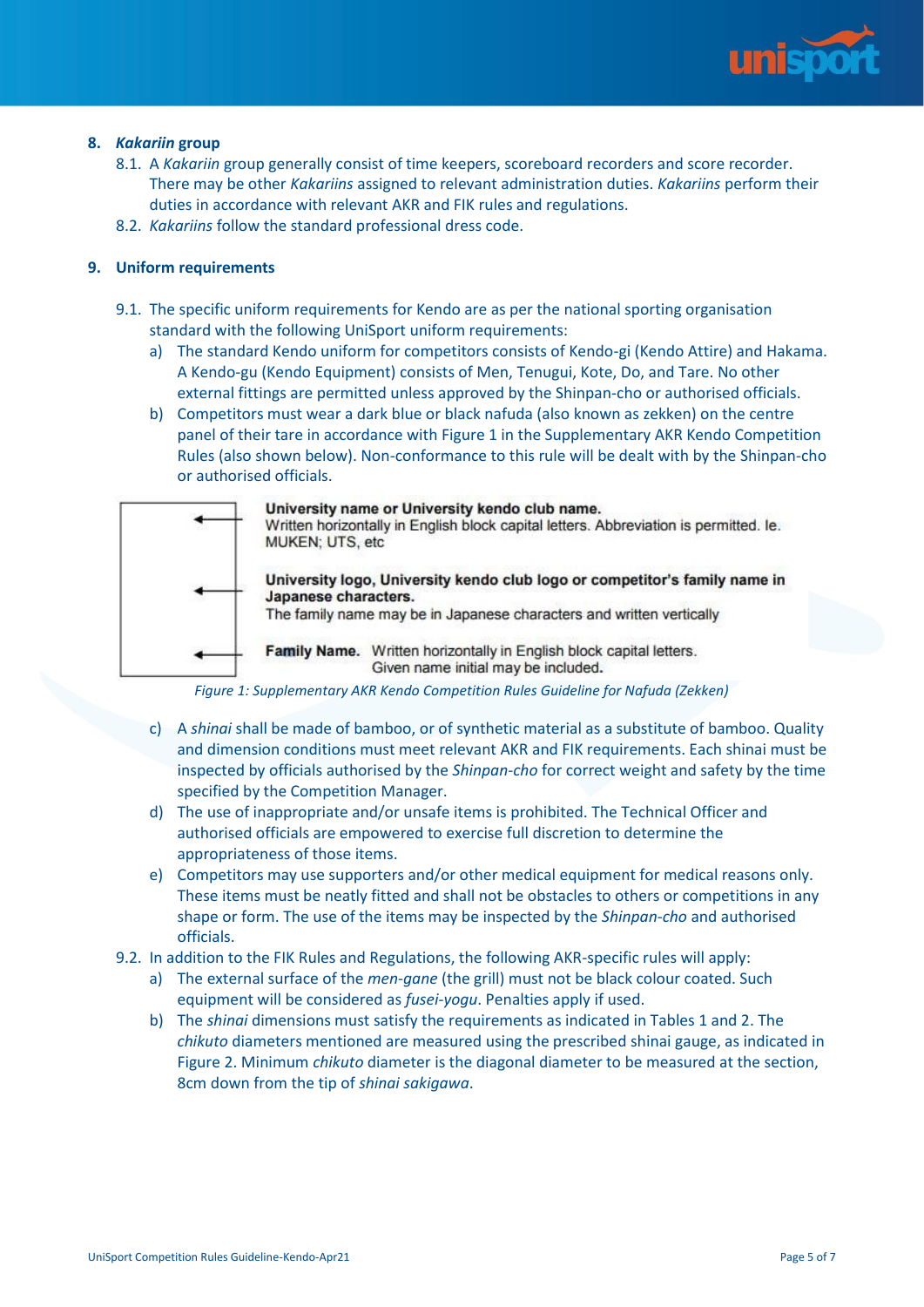



*Figure 2: A schematic diagram of method used to measure the minimum chikuto diameters*

c) Minimum *chikuto* diameter: Diagonal diameter to be measured at the section, 8cm down from the tip of *shinai sakigawa*

|                 | <b>Gender</b> |                              | <b>Senior High School (15-18yrs;</b><br>also the same age bracket) | <b>University Students and</b><br>other Adults (18yrs and up) |  |
|-----------------|---------------|------------------------------|--------------------------------------------------------------------|---------------------------------------------------------------|--|
| <b>Diameter</b> | <b>Men</b>    | Minimum chikuto<br>diameter* | 21 mm or wider                                                     | 21 mm or wider                                                |  |
|                 | <b>Women</b>  | Minimum chikuto<br>diameter* | 20 mm or wider                                                     | 20 mm or wider                                                |  |

|  |  |  |  | Table 1: Criteria of Shinais for Ittou (one sword) |
|--|--|--|--|----------------------------------------------------|
|--|--|--|--|----------------------------------------------------|

- 9.3. AKR has adopted the following regulations as guidelines for *Kendo*-*gu* and *Kendo*-*gi*. Whilst *Kendogu* and *Kendo*-*gi* which do not meet the specifications below will not be regarded as *fusei*-*yogu* for the time being, all competitors are encouraged to comply with the guidelines set out below for safety reasons:
	- a) Men fitted with polycarbonate laminated board must be the one approved by *All Japan Kendo Federation*.
	- b) The sleeves of a *kendo*-*gi* must be long enough to protect elbow joints.
	- c) The *men*-*buton* (flaps) must be long enough to protect shoulder joints and has sufficient impact absorbing capacity.
	- d) The depth of *eguri* (cut) in *kote*-*buton* (padding) should be no wider than 2.5cm between the longest part and the shortest part of the *kote*-*buton* (see Figure 3).
	- e) *Kote*-*buton* should protect more than half of the forearm (distance between wrist and elbow) and the fist area of *kote* and *kote*-*buton* area should have sufficient impact absorbing capacity